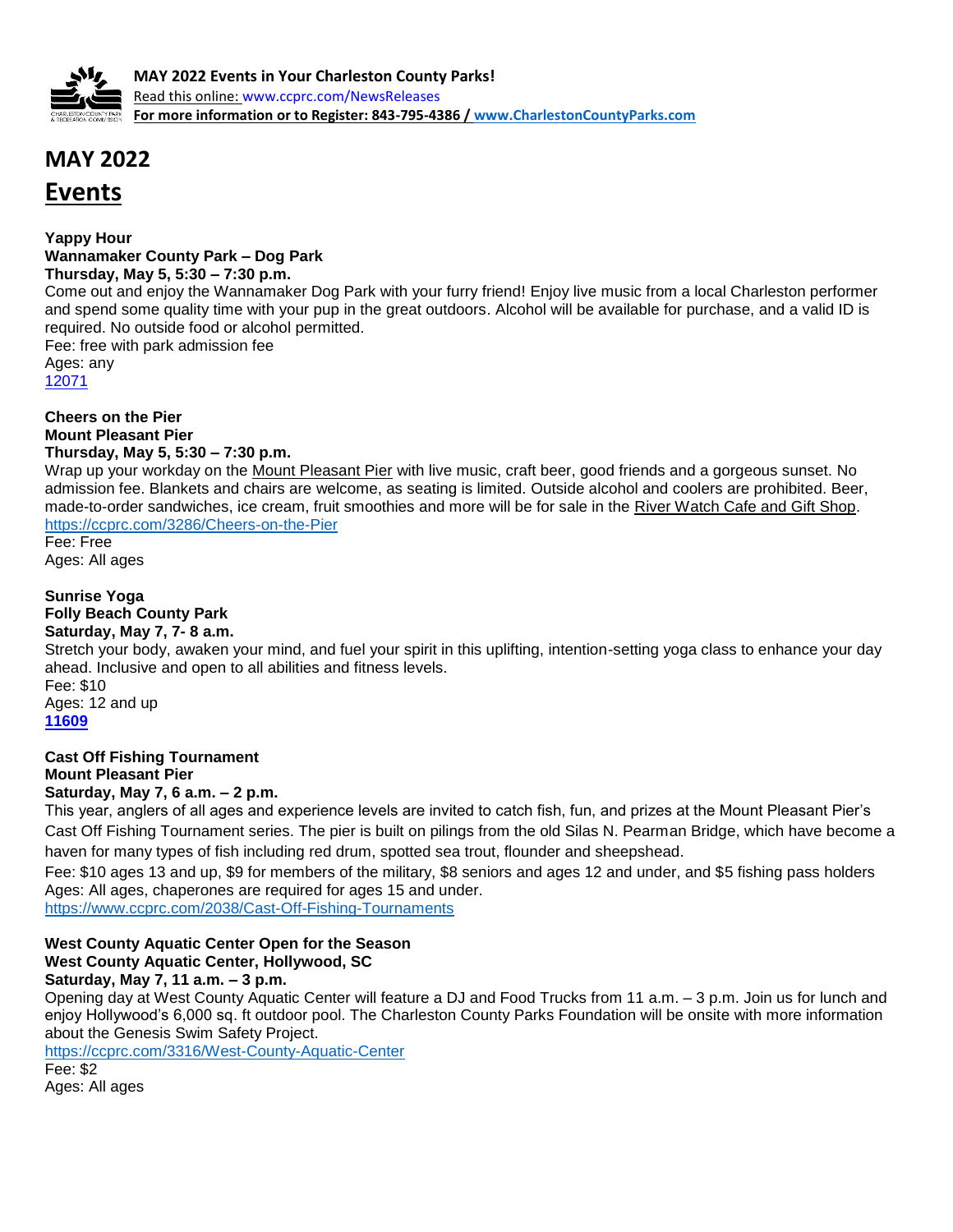#### **Inclusive Superhero Dance Party Cooper River Room,** 99 Harry Hallman, Jr. Blvd. Mount Pleasant, SC **Wednesday, May 11, 6 – 8 p.m.**  People with disabilities and their families and friends are invited to an unforgettable night! Come dressed as your favorite superhero! Advance registration available by calling 843-795-4386.

Fee: \$4 Ages: any

**[12276](http://anprod.active.com/charlestoncountyparks/registrationmain.sdi?source=adet.sdi&activity_id=7248)**

#### **Yappy Hour James Island County Park – Dog Park Thursday, May 12, 5:30 – 7:30 p.m.**

Come out and enjoy the James Island County Park Dog Park with your furry friend! Enjoy live music from a local Charleston performer and spend some quality time with your pup in the great outdoors. Alcohol will be available for purchase, and a valid ID is required. No outside food or alcohol permitted.

Fee: free with park admission fee Ages: any [12072](http://anprod.active.com/charlestoncountyparks/registrationmain.sdi?source=adet.sdi&activity_id=7044)

**Starlight Yoga Johns Island County Park Thursday, May 12, 7:30 – 8:30 p.m.** The moon and stars enhance this flowing yoga class. Inclusive and open to all abilities and fitness levels. Live music provided. Participants will receive a special glow in the dark prize. Fee: \$10 Ages: 12 and up **[11673](http://anprod.active.com/charlestoncountyparks/registrationmain.sdi?source=adet.sdi&activity_id=6647)**

#### **Dancing on the Cooper: Shem Creek Boogie Band Mount Pleasant Pier**

## **Saturday, May 21, 7 – 10:30 p.m.**

Enjoy scenic views of the Charleston Harbor while dancing to live classic oldies and beach music from Shem Creek Boogie Band. Live music starts at 7:30 p.m. Fee: \$8 Ages: 4 and up [12038](http://anprod.active.com/charlestoncountyparks/registrationmain.sdi?source=adet.sdi&activity_id=7010)

### **SK8 Charleston Hawaiian Luau & Bowl Jam SK8 Charleston, 1549 Oceanic St., Charleston, SC 29403 Saturday, May 21, 5 – 8 p.m.**

Sponsored by Parrot Surf & Skate Shop, Sector 9, and ProTec, the SK8 Charleston Hawaiian Luau & Bowl Jam features contests, Mex 1 Coastal Cantina food truck, and live music from Chuck Treece & McRad. Fee: \$3 to skate, free to spectate Ages: any <https://ccprc.com/Calendar.aspx?EID=11874>

## **Inclusive Swim Night Whirlin' Waters Adventure Waterpark**

**Saturday, May 21, 6:30 – 8:30 p.m.** People with disabilities, their caregivers, and families are invited to an unforgettable evening at the waterparks! Enjoy the lazy river, race down the slides, and take a dip in the pool! Fee: \$9, free for 2 and under, free for Super Splash Pass Holders Ages: any

## **Charleston Sprint Triathlon Series Race #1 James Island County Park**

# **Sunday, May 22, 7 – 11 a.m.**

This landmark, five-race series includes a 600-yard swim, a 12-mile bike ride, and a 5K run. Registration includes one t-shirt for the series. For information and to register visit charlestoncountyparks.com/csts. Spaces are limited and event is expected to sell out. Open to all abilities and fitness levels. Fee: \$66 pre-registration Ages: 12 and up [11175](http://anprod.active.com/charlestoncountyparks/registrationmain.sdi?source=adet.sdi&activity_id=6149)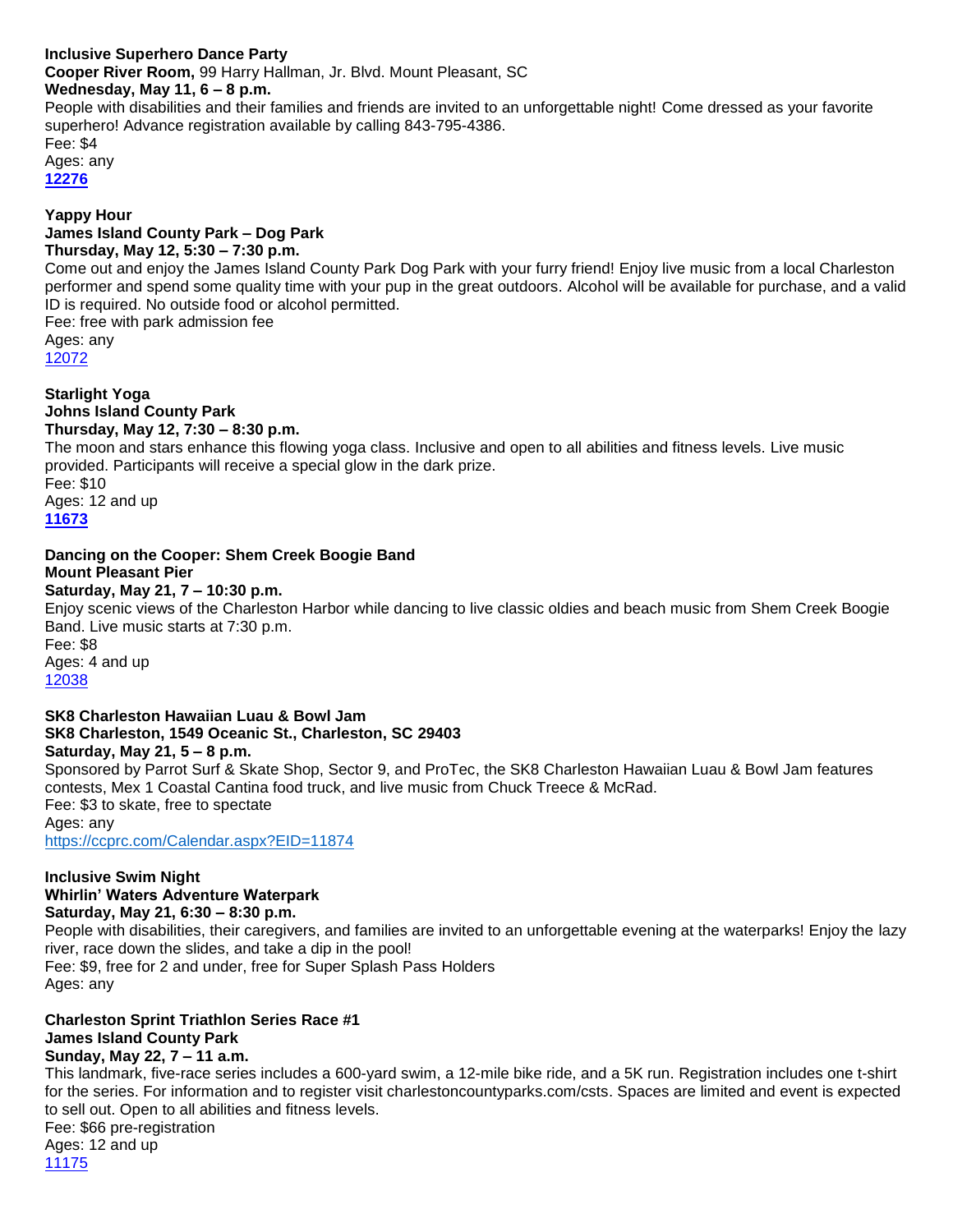#### **McLeod Poetry Series McLeod Plantation Historic Site Saturday, May 28, 11 a.m. – 1 p.m.**

In this innovative series, African American poets reclaim the plantation landscape by exploring the past, present, future, and the imagined in their own voices. Often representing pain, suffering, survival, and perseverance, these poets confirm that plantations are places of conscience. One poet recalled, "Reading poems where my ancestors where was a return. On their behalf I was returning with power. It belongs to them. I would be a part of reclaiming it." Fee: free

Ages: any [12237](http://anprod.active.com/charlestoncountyparks/registrationmain.sdi?source=adet.sdi&activity_id=7209)

#### **Inclusive Swim Night Whirlin' Waters Adventure Waterpark Saturday, May 28, 6:30 – 8:30 p.m.**

People with disabilities, their caregivers, and families are invited to an unforgettable evening at the waterparks! Enjoy the lazy river, race down the slides, and take a dip in the pool! Fee: \$9, free for 2 and under, free for Super Splash Pass Holders Ages: any

# **Ongoing Programs**

#### **Top Roping for Beginners James Island County Park** - **Challenge Course at Outdoor Zone**

**Sundays, May 1 and 15, 2 – 3:30 p.m.** 

Learn the basics of top rope belaying. This 90-minute class will help kick off your new climbing adventure with a 1:6 instructor to student ratio and lots of small group and partner work. The class will include your gear rental, too!

Fee: \$20 Ages: 14 and up **[12180](http://anprod.active.com/charlestoncountyparks/registrationmain.sdi?source=adet.sdi&activity_id=7152) [12183](http://anprod.active.com/charlestoncountyparks/registrationmain.sdi?source=adet.sdi&activity_id=7155)**

# **Beyond the Essentials of Kayaking: Assisted and Self Rescues James Island County Park - Boat Launch**

# **Sunday, May 1 and May 8, 2 – 5 p.m.**

We will teach the basic components necessary to perform efficient rescues from classic textbook rescues to improvisational methods that work in all environments. This class is recommended to those paddlers looking to gain confidence in their paddling and ability to be independent.

Fee: \$55 Ages: 16 and up **[12144](http://anprod.active.com/charlestoncountyparks/registrationmain.sdi?source=adet.sdi&activity_id=7116) [12145](http://anprod.active.com/charlestoncountyparks/registrationmain.sdi?source=adet.sdi&activity_id=7117)**

# **Dragon Boat in the Park for Boomers 50+ James Island County Park - Boat Launch**

## **Tuesdays, May 3 and 31, 9 – 10:30 a.m.**

Experience dragon boating on James Island County Park lake. Come with friends or meet others for this unique paddling experience. No experience necessary.

Fee: \$35 Ages: 50 and up **[12152](http://anprod.active.com/charlestoncountyparks/registrationmain.sdi?source=adet.sdi&activity_id=7124) [12153](http://anprod.active.com/charlestoncountyparks/registrationmain.sdi?source=adet.sdi&activity_id=7125)**

## **High Ropes Experience**

# **James Island County Park** - **Challenge Course at Outdoor Zone**

**Saturday, May 7 and 21, 9 a.m. – 12 p.m.**

This spring, test your mettle on our high static team's' course! Courageous souls can walk on air, swing from the rafters, and fly high - pretty much everything your parents ever told you NOT to do! Enjoy pulse-racing fun, complete with safety gear and expert course staff. What a terrific opportunity for young (and young-at-heart) daredevils to sample a grand new adventure! Join the fun on the High Team Course Experience! Traverse across two to four of our team. High element challenges with your friends or family, and travel down our tandem zip-line. Average climbing time is 2 to 3 hours. Fee: \$30 Ages: 10 and up

**[12096](http://anprod.active.com/charlestoncountyparks/registrationmain.sdi?source=adet.sdi&activity_id=7068)**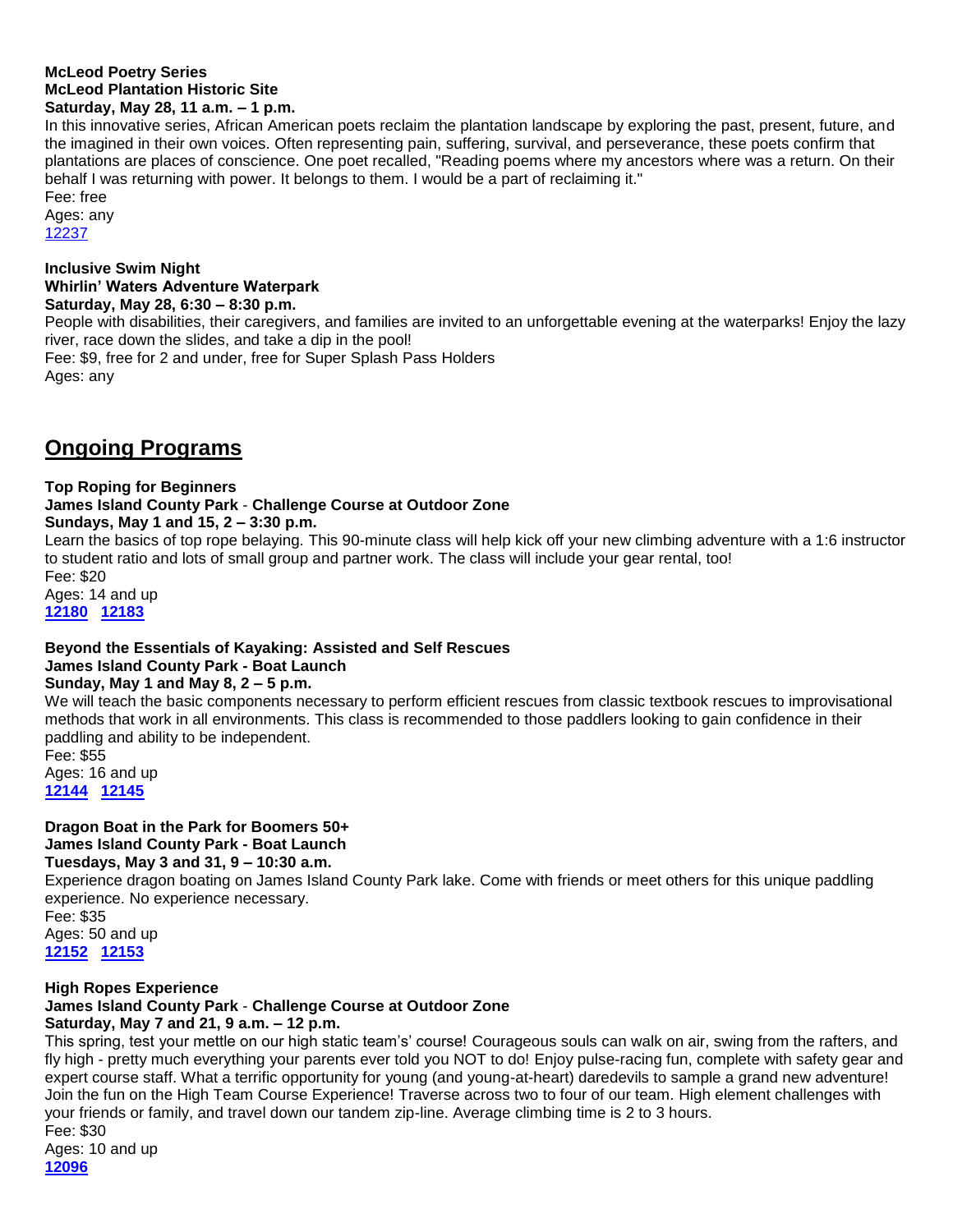#### **Essentials of Stand-Up Paddleboard (SUP) James Island County Park - Park Center Boat House Saturdays, May 7, 14, 21 and 28, 10 a.m. – 12 p.m.**

This fun and relaxed class will get you started with instruction on safety and the proper paddling technique that will allow you to progress comfortably at your own pace. Fee: \$30 Ages: 16 and up **[12132](https://anc.apm.activecommunities.com/charlestoncountyparks/activity/search?activity_select_param=2&activity_keyword=Essentials%20of%20Stand%20Up%20Paddleboard%20%28SUP%29&viewMode=list)**

**Essentials of Kayaking James Island County Park - Boat Launch Saturdays, May 14, 21 and 28, 2 – 5 p.m.**  Learn a new sport comfortably and enjoyably. Using a variety of boats, this entry-level course teaches you the basic strokes and skills to have fun on the water! Fee: \$45 Ages: 16 and up **[12123](https://anc.apm.activecommunities.com/charlestoncountyparks/activity/search?activity_select_param=2&activity_keyword=Essentials%20of%20Kayaking&viewMode=list) [12125](http://anprod.active.com/charlestoncountyparks/registrationmain.sdi?source=adet.sdi&activity_id=7097) [12126](http://anprod.active.com/charlestoncountyparks/registrationmain.sdi?source=adet.sdi&activity_id=7098)**

# **Single Day Programs**

## **Intro to Climbing Technique**

## **James Island County Park - Challenge Course at Outdoor Zone**

### **Sunday, May 1, 12 – 1:30 p.m.**

There's a lot to learn about climbing; getting your footing, learning the lingo, and starting out can be intimidating, but it doesn't have to be. In our Intro to Climbing class, you'll receive expert instruction on the basics of climbing, the opportunity to meet and learn with other new climbers, and an overview of our facility. This 90-minute class will help kick off your new adventure with a 1:6 instructor to student ratio and lots of small group and partner work. Instruction takes place on both ropes and boulders, and the class will include your gear rental, too!

Fee: \$20

Ages: 14 and up **[12175](http://anprod.active.com/charlestoncountyparks/registrationmain.sdi?source=adet.sdi&activity_id=7147)**

## **McClellanville Music Production 101**

# **Basketball Gymnasium at St James Santee Elementary School**

### **Tuesday, May 3 - Tue, May 31: 3:30 – 4:30 p.m., 5-week session**

Join Athletes Global Music Production to learn how to write, arrange, and form their own songs. Participants will also learn how to create basic beats, set up, mix and produce music. This class will end with participants performing and presenting the music they created to their peers and parents.

Fee: \$15 Ages: ages 5 – 14 years **12012**

#### **Moth Monitors Caw Caw Interpretive Center Friday, May 6, 8 – 9:30 p.m.**

Join us for an evening dedicated to noting nocturnal wanderers of forest and field. We'll use lights and sheets to attract and observe the moths that socialize under the cover of darkness. Other insect associates are bound to show up, so come along and help us document these denizens of the dark.

Fee: \$11 Ages: 9 and up [12206](http://anprod.active.com/charlestoncountyparks/registrationmain.sdi?source=adet.sdi&activity_id=7178)

# **Wheel to Surf: Morning Session Folly Beach County Park**

# **Saturday, May 7, 9 a.m. – 12 p.m.**

This unique event provides individuals with disabilities an opportunity to experience surfing! Adaptive surfing staff from partner organizations Ocean Cure, Adaptive Surf Project, Coastal Adaptive Sports, and Adaptive Expeditions will provide instruction and assistance in a controlled environment. Participants must meet guidelines prior to registration. Fee: FREE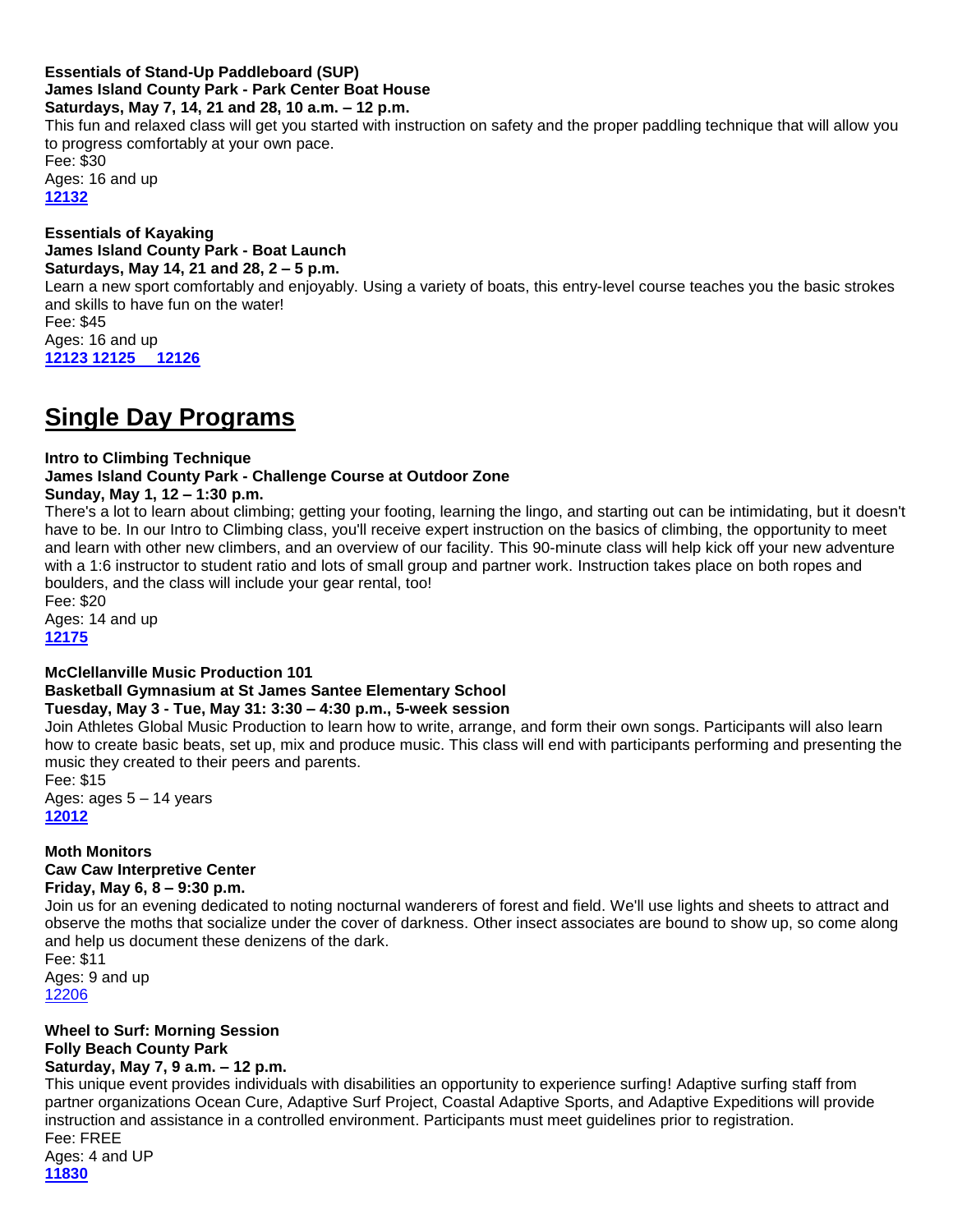#### **Wheel to Surf: Afternoon Session Folly Beach County Park Saturday, May 7, 12– 3 p.m.**

This unique event provides individuals with disabilities an opportunity to experience surfing! Adaptive surfing staff from partner organizations Ocean Cure, Adaptive Surf Project, Coastal Adaptive Sports, and Adaptive Expeditions will provide instruction and assistance in a controlled environment. Participants must meet guidelines prior to registration. Fee: FREE

Ages: 4 and UP **11929**

#### **Family Archery Johns Island County Park – Archery Range Saturday, May 7, 1 – 2:30 p.m.**

Get your bull's-eye! Bring the family, get a brief orientation, and fling some arrows at Johns Island County Park's target archery range. Equipment will be provided. Each family member wishing to participate must pre-register. Fee: \$20

Ages: 8 and up

**[12161](http://anprod.active.com/charlestoncountyparks/registrationmain.sdi?source=adet.sdi&activity_id=7133)**

## **3D Archery**

# **Johns Island County Park – Archery Range**

**Saturday, May 7, 10 a.m. – 12 p.m.** 

Maximize the "thrill of the hunt" by enhancing your archery skills on our 3D course, featuring wild boar, deer, turkey targets, and more at Johns Island County Park. We'll warm up on the target range but spend most of the class walking the 3D range trail. Equipment is provided, but feel free to bring your own.

Fee: \$30 Ages: 13 and up **[12160](http://anprod.active.com/charlestoncountyparks/registrationmain.sdi?source=adet.sdi&activity_id=7132)**

**Alligator Adventure**

# **Wannamaker County Park**

## **Saturday, May 7, 10 a.m. – 12 p.m.**

Join us as we search for alligators and separate fact from fiction to learn why these large reptiles carry the special title of "keystone species."

Fee: \$9 Ages: 12 and up **[12090](http://anprod.active.com/charlestoncountyparks/registrationmain.sdi?source=adet.sdi&activity_id=7062)**

# **Mother's Day Dragon Boat in the Park**

# **James Island County Park - Boat Launch**

**Sunday, May 8, 2 – 3:30 p.m.**  Experience dragon boating on James Island County Park lake. Come with Mom and meet others for this unique paddling experience. No experience necessary. Fee: \$35 Ages: 16 and up **[12119](http://anprod.active.com/charlestoncountyparks/registrationmain.sdi?source=adet.sdi&activity_id=7091)**

#### **Essentials of Stand-Up Paddleboard for Boomers 50+ James Island County Park - Park Center Boat House Tuesday, May 10, 9 – 11 a.m.**

Designed for those not looking to slow down, this program is for those 50 and over. Explore and learn new activities through Stand-Up Paddleboard (SUP) on the James Island County Park lake to keep you young at heart. We will cover the essentials of SUP including basic rescues to increase your sense of independence, work on strength and balance, and meet others with similar interests. For more information about our Paddlesports programs, click here:<https://www.ccprc.com/107/Paddlesports> Fee: \$30 Ages: 50 and up

**12151**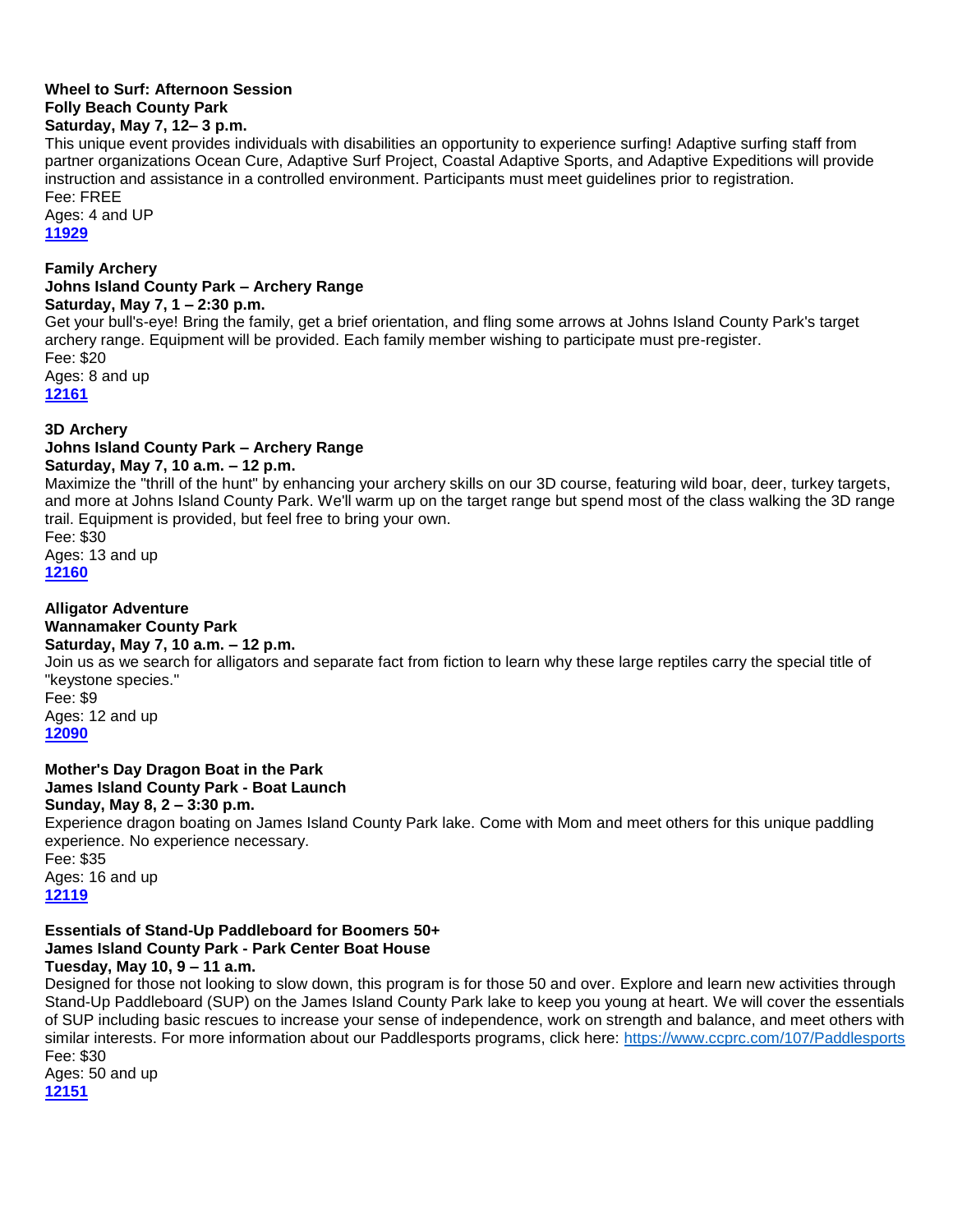# **Your Parks, Your Classroom: Sand, Sun, and Science**

# **Virtual Program at Online-Charleston County Parks**

**Wednesday, May 11, 10 – 11 a.m. and 11:30 a.m. – 12:30 p.m.**

Your Parks, Your Classroom is a virtual education series for students interested in learning about habitats, flora, and fauna found in the Charleston County Parks. Join us December through on Wednesdays at 10:00 AM or 11:30 AM from your screen and make your parks your classroom. This program series is free to attend thanks to the generous support of the Charleston County Parks Foundation. What critters call the beach home? We will think like marine biologists as we discover what adaptations animals big and small have to survive in this sandy and salty habitat. In this installment, learn about hidden coastal critters.

Fee: Free Ages: 4 and up **[12005](http://anprod.active.com/charlestoncountyparks/registrationmain.sdi?source=adet.sdi&activity_id=6977) [12007](http://anprod.active.com/charlestoncountyparks/registrationmain.sdi?source=adet.sdi&activity_id=6979)**

#### **Lighthouse Inlet Bird Walk Lighthouse Inlet Heritage Preserve Friday, May 13, 8:30 – 10:30 a.m.**

This walk focuses on the incredibly diverse northeast end of Folly Island. Once the home of a Coast Guard station, this Heritage Preserve protects maritime forest, beach, dune, and marsh habitats for wildlife. This site boasts one of the largest bird lists in South Carolina. At this time of year, we hope to see songbirds, seabirds, and shorebirds such as Ruby-crowned Kinglet, Northern Gannet, Piping Plover, and much more.

Fee: \$9 Ages: 12 and up **[12194](http://anprod.active.com/charlestoncountyparks/registrationmain.sdi?source=adet.sdi&activity_id=7166)**

**Alligator Adventure James Island County Park Saturday, May 14, 10 a.m. – 12p.m.**

Join us as we search for alligators and separate fact from fiction to learn why these large reptiles carry the special title of "keystone species."

Fee: \$9 Ages: 12 and up **[12091](http://anprod.active.com/charlestoncountyparks/registrationmain.sdi?source=adet.sdi&activity_id=7063)**

#### **Fondness for Fungi Wannamaker County Park Saturday, May 14, 3 – 5 p.m.**

Please join us for an introduction to the fascinating world of fungi. We will cover the roles these valuable and important organisms play, identification tips, how to make a spore print, and how to share your observations with others. Fee: \$9

Ages: 9 and up **[12199](http://anprod.active.com/charlestoncountyparks/registrationmain.sdi?source=adet.sdi&activity_id=7171)**

**Intro to Sport Lead Climbing James Island County Park - Challenge Course at Outdoor Zone Sunday, May 15, 10 a.m. – 1 p.m.**

#### Our lead course is for those that have been top rope climbing and are ready to take things to the next level. Learning to lead climb gives you access to more walls and better prepares you for outdoor climbing. In this course you will learn about the risks involved in lead climbing, risk management, lead climbing equipment, clipping techniques, lead belaying, and falling skills. Pre-requisites: You need to have been climbing regularly for several months, be top rope certified in our gym prior to registering, and able to climb 5.8 routes in our facility numerous times in a row. Fee: \$40

Ages: 14 and up **[12174](http://anprod.active.com/charlestoncountyparks/registrationmain.sdi?source=adet.sdi&activity_id=7146)**

#### **Charleston Sprint Triathlon Swim Tune Up James Island County Park - Large Lake Monday, May 16, 6:30 – 7:30 p.m.**

Train on the actual open water Charleston Sprint Triathlon swim course with a Blue Sky Endurance-certified triathlon coach. Participants will leave with an in-depth knowledge of the swim course and insider tips to gain confidence, increase efficiency, and improve times. Fee: \$20 pre-registration Ages: 12 and up [11674](http://anprod.active.com/charlestoncountyparks/registrationmain.sdi?source=adet.sdi&activity_id=6648)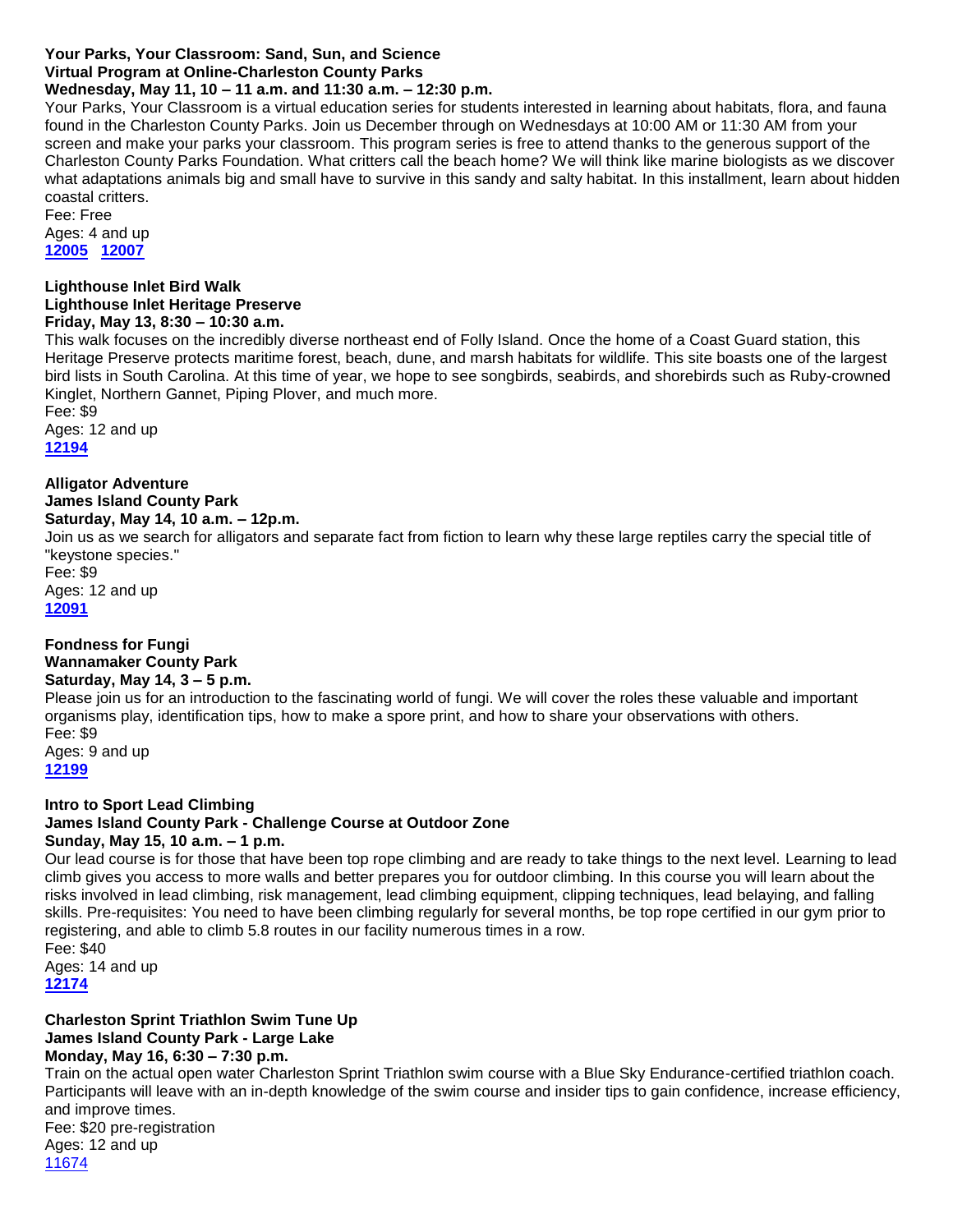### **Essentials of Kayaking for Boomers 50+ James Island County Park - Boat Launch Tuesday, May 17, 9 a.m. – 12 p.m.**

Designed for those not looking to slow down, this program is for those 50 and over. Explore and learn new activities through kayaking on the James Island County Park lake to keep you young at heart. We will cover the essentials of kayaking including basic rescues to increase your sense of independence and meet others with similar interests. For more information about our Paddlesports programs, click here:<https://www.ccprc.com/107/Paddlesports>

Fee: \$30 Ages: 50 and up **[12149](http://anprod.active.com/charlestoncountyparks/registrationmain.sdi?source=adet.sdi&activity_id=7121)**

### **Dawn Patrol Adult SUP Surf Camp Folly River Boat Landing, off-site location Tuesday, May 17 – Friday May 20, 7 – 8:30 a.m. 1-week session**

Greet the mornings with a surf session led by a certified instructor. Hone your skills and appreciation for the sport and culture over the course of a week. But be careful, this could be habit forming! Fee: \$175, 1-week session Ages: 16 and up **[12114](http://anprod.active.com/charlestoncountyparks/registrationmain.sdi?source=adet.sdi&activity_id=7086)**

## **Nature's Soundscape: How to Really Tune In Caw Caw Interpretive Center**

## **Friday, May 20, 9 a.m. – 3 p.m.**

Master Naturalist advanced training opportunities provide exposure and skill development in areas such as natural history, natural resource management, and nature interpretation. In order to keep a Master Naturalist certification current, you must take at least eight hours of advanced training per year. Listening to natural sounds can open new doors to experiencing the natural world, and every habitat has its own unique sounds. In this course we'll hone our auditory skills to enhance our connection to the natural world.

Fee: \$50 Ages: 18 and up **[12093](http://anprod.active.com/charlestoncountyparks/registrationmain.sdi?source=adet.sdi&activity_id=7065)**

## **Earth Explorers: Clues in the Clouds**

## **James Island County Park**

## **Saturday, May 21, 10 – 11:30 a.m.**

Have you ever wondered about the science behind predicting the weather? Gain an understanding of meteorology and weather maps through learning about types of weather, the information clouds may provide, and the movement of weather. Fee: \$10 Ages: 7-12

**[12010](http://anprod.active.com/charlestoncountyparks/registrationmain.sdi?source=adet.sdi&activity_id=6982)**

**Alligator Adventure Palmetto Islands County Park Saturday, May 21, 10 a.m. – 12 p.m.**  Join us as we search for alligators and separate fact from fiction to learn why these large reptiles carry the special title of "keystone species." Fee: \$9 Ages: 12 and up **[12088](http://anprod.active.com/charlestoncountyparks/registrationmain.sdi?source=adet.sdi&activity_id=7060)**

**Tones at Twilight Caw Caw Interpretive Center Friday, May 27, 6:30 – 8:30 p.m.** Have you ever wondered about sounds from the natural world? Join a Master Naturalist instructor to figure some of them out. We will listen for owls, frogs, and other creatures awake during the twilight hours. Fee: \$9 Ages: 12 and up **[12092](http://anprod.active.com/charlestoncountyparks/registrationmain.sdi?source=adet.sdi&activity_id=7064)**